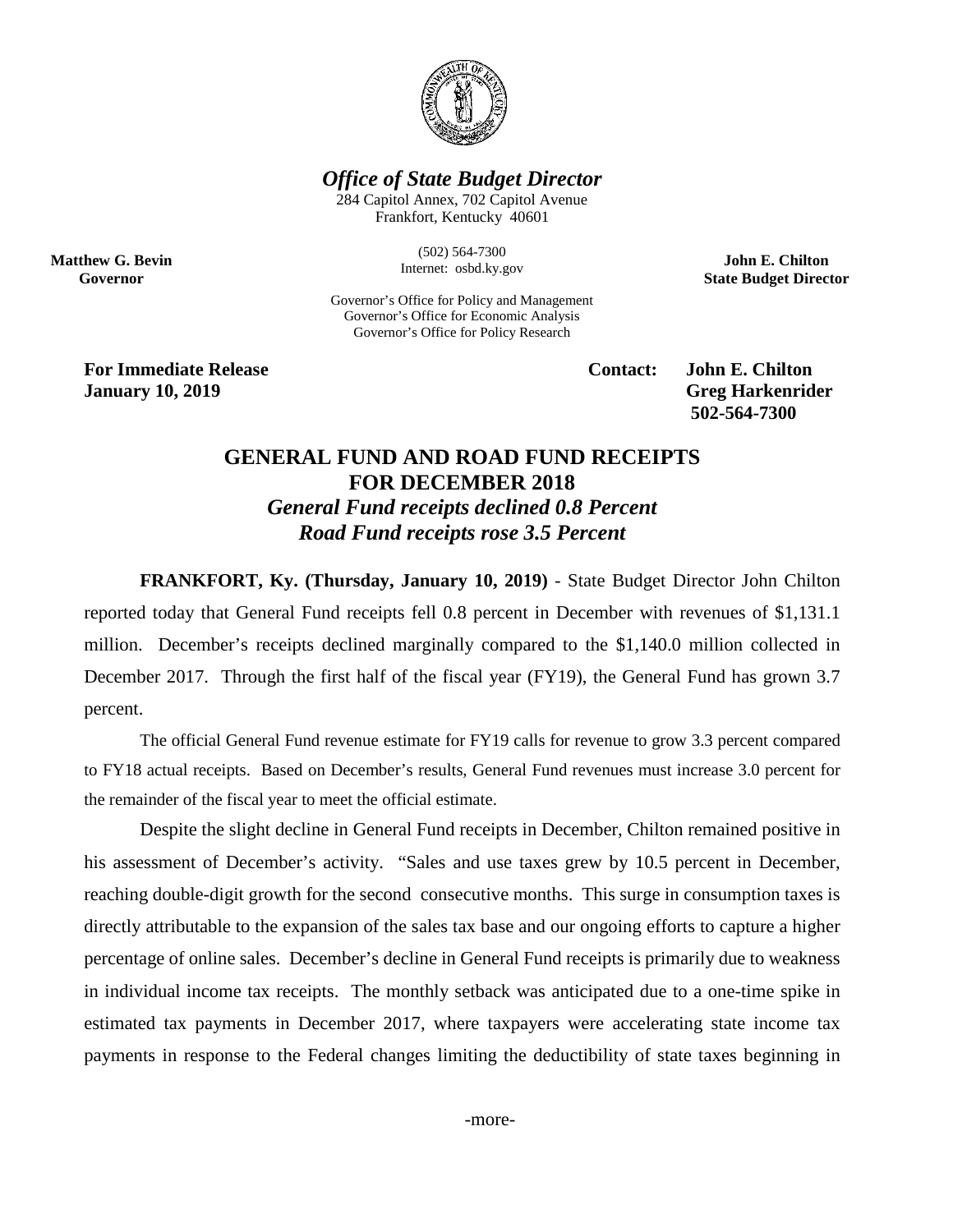2018. The income tax grew 14.2 percent in December 2017, fueling General Fund growth of 11.2 percent for the month. December 2017 was the highest month of General Fund receipts on record, thus created a tremendous challenge for growth in December 2018. Despite the slight decline in December 2018, we are pleased at the pace of General Fund revenue collections received thus far in FY19."

Among the major General Fund accounts:

- Individual income taxes fell 8.7 percent in December. Year-to-date collections are down 2.3 percent. Earlier in 2018, the top corporate and individual income tax rates were decreased from 6.0 percent to 5.0 percent.
- Sales tax revenues grew 10.5 percent in December, partially attributable to the October  $1<sup>st</sup>$ implementation of sales tax collections on internet sales made possible by the U.S. Supreme Court's *Wayfair* decision. Sales tax collections have increased 8.6 percent in the first half of the year, roughly congruous with the projections for FY19.
- Corporation income tax receipts increased \$10.1 million in December and have now increased 4.9 percent so far in FY19.
- The Limited Liability Entity Tax (LLET) declined \$20.0 million, thus negating the increase in corporation income taxes. The combination of corporate income taxes and the LLET has shown a 3.7 percent decline through the first half of FY19.
- Cigarette taxes are up 35.6 percent for the month and have grown 66.8 percent for the first half of the fiscal year. The increase coincides with the 83.3 percent increase in the cigarette tax from \$0.60 per pack to \$1.10 per HB 487.
- Property taxes grew 5.6 percent in December and are up 3.6 percent for the year.
- Coal severance tax receipts fell 5.8 percent for the month. Year-to-date collections are down 14.7 percent.
- Lottery revenues increased 2.4 percent in December and are up 5.3 percent for the year.

Road Fund receipts grew 3.5 percent in December with collections of \$117.1 million. Yearto-date collections have grown 4.3 percent compared to last year's total. Despite declines in Road Fund revenue in FY15 and FY16, followed by anemic growth in FY17 and FY18, receipts have now risen in eight of the past ten months. The official Road Fund revenue estimate calls for a 0.3 percent decrease in receipts for the entire fiscal year (FY19). Based on year-to-date collections, revenues can fall 4.7 percent for the remainder of the fiscal year to meet that estimate.

Among the Road Fund accounts:

- Motor fuels receipts climbed 1.8 percent in December and 1.9 percent for the year.
- Motor vehicle usage collections rose 5.7 percent for the month. Year-to-date collections are up 5.6 percent.
- License and privilege fees fell by 9.9 percent in December following strong growth in the prior two months. For the first half of the fiscal year, receipts are up 6.1 percent.
- Nontax receipts rose sharply in December and have grown 42.3 percent for the year.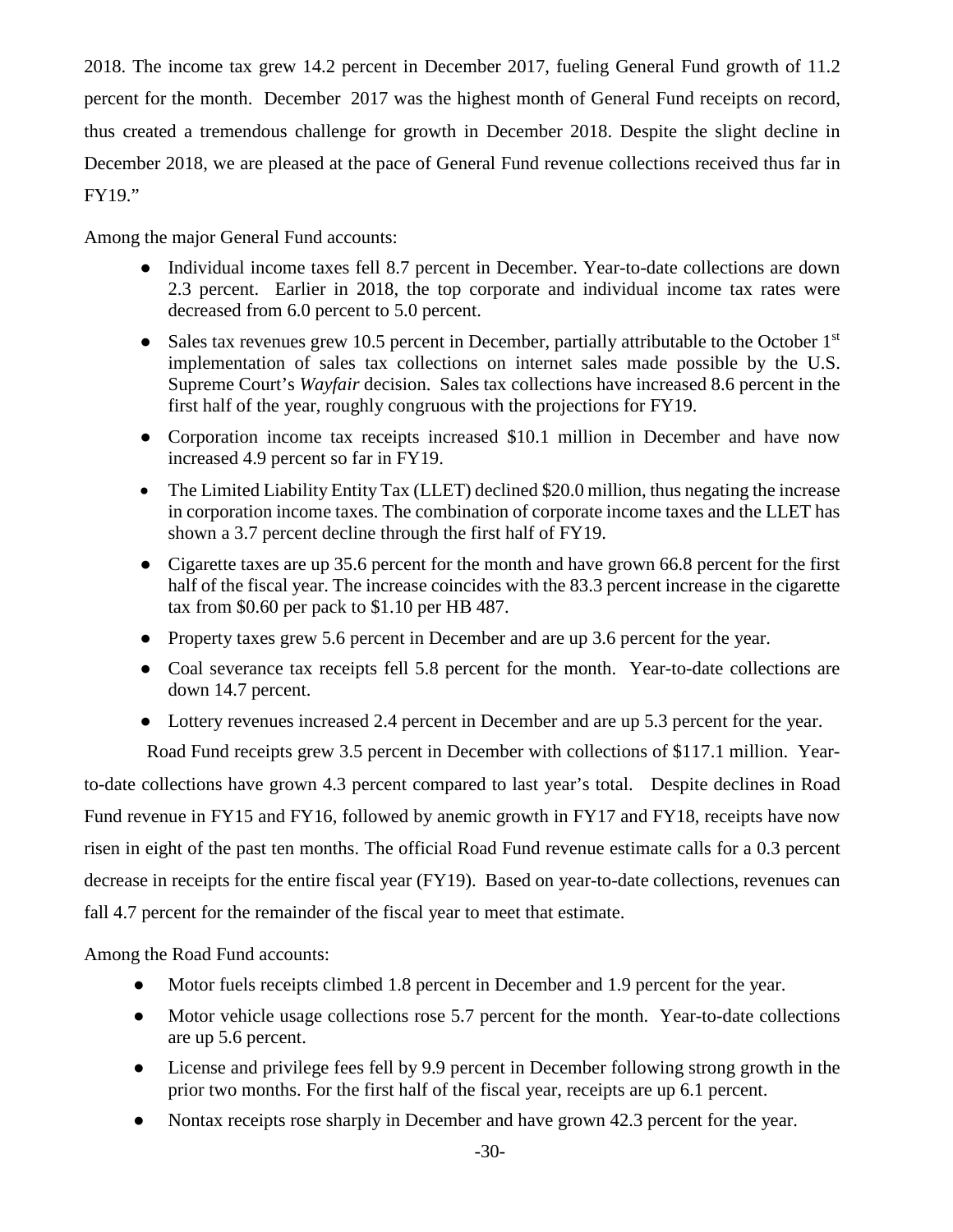## KENTUCKY STATE GOVERNMENT REVENUE 1. GENERAL FUND REVENUE

|                                        | <b>DECEMBER</b> | <b>DECEMBER</b><br>2017 |                        | <b>JULY THROUGH DECEMBER</b> |                 |                         |
|----------------------------------------|-----------------|-------------------------|------------------------|------------------------------|-----------------|-------------------------|
|                                        | 2018            |                         | % Change               | FY 2019                      | FY 2018         | % Change                |
| <b>TOTAL GENERAL FUND</b>              | \$1,131,129,093 | \$1,140,037,715         | $-0.8%$                | \$5,597,125,965              | \$5,399,886,462 | 3.7%                    |
| <b>Tax Receipts</b>                    | \$1,109,695,285 | \$1,114,092,969         | $-0.4%$                | \$5,401,989,132              | \$5,217,860,739 | 3.5%                    |
| <b>Sales and Gross Receipts</b>        | \$381,303,809   | \$346,392,843           | 10.1%                  | \$2,326,708,121              | \$2,080,476,954 | 11.8%                   |
| <b>Beer Consumption</b>                | 717,807         | 468,385                 | 53.3%                  | 3,331,119                    | 3,256,894       | 2.3%                    |
| <b>Beer Wholesale</b>                  | 4,556,942       | 4,814,350               | $-5.3%$                | 29,958,792                   | 31,410,893      | $-4.6%$                 |
| Cigarette                              | 24,919,832      | 18,376,242              | 35.6%                  | 177,046,940                  | 106,136,572     | 66.8%                   |
| <b>Distilled Spirits Case Sales</b>    | 19,069          | 14,242                  | 33.9%                  | 75,093                       | 78,368          | $-4.2%$                 |
| <b>Distilled Spirits Consumption</b>   | 712,622         | 1,283,129               | $-44.5%$               | 6,856,358                    | 7,199,009       | $-4.8%$                 |
| <b>Distilled Spirits Wholesale</b>     | 2,602,119       | 4,242,303               | $-38.7%$               | 22,716,271                   | 22,786,787      | $-0.3%$                 |
| Insurance Premium                      | 305             | 1,005,904               | $-100.0%$              | 47,974,163                   | 46,259,472      | 3.7%                    |
| Pari-Mutuel                            | 1,434,139       | 664,784                 | 115.7%                 | 4,817,967                    | 2,813,108       | 71.3%                   |
| Race Track Admission                   | 57,771          | 49,219                  | 17.4%                  | 153,276                      | 158,150         | $-3.1%$                 |
| Sales and Use                          | 338,661,526     | 306,491,780             | 10.5%                  | 1,963,470,838                | 1,807,657,375   | 8.6%                    |
| Wine Consumption                       | 170,492         | 302,648                 | $-43.7%$               | 1,456,562                    | 1,544,357       | $-5.7%$                 |
| Wine Wholesale                         | 1,044,375       | 1,744,493               | $-40.1%$               | 7,987,514                    | 8,568,766       | $-6.8%$                 |
| <b>Telecommunications Tax</b>          | 4,675,291       | 5,121,599               | $-8.7%$                | 28,289,586                   | 31,383,438      | $-9.9%$                 |
| <b>Other Tobacco Products</b>          | 1,712,111       | 1,813,712               | $-5.6%$                | 11,383,704                   | 11,224,697      | 1.4%                    |
| <b>Floor Stock Tax</b>                 | 19,410          | 51                      | ---                    | 21,189,939                   | (931)           |                         |
| License and Privilege                  | \$387,641       | \$1,131,490             | $-65.7%$               | (\$82,538)                   | \$1,392,094     | $-105.9%$               |
| Alc. Bev. License Suspension           | 38,250          | 55,083                  | $-30.6%$               | 180,257                      | 275,367         | $-34.5%$                |
| <b>Corporation License</b>             | 240             | 14,425                  | $-98.3%$               | 46,443                       | 12,086          |                         |
| <b>Corporation Organization</b>        | $\mathbf{0}$    | 810                     | $-100.0%$              | 107,040                      | 17,640          | 506.8%                  |
| Occupational Licenses                  | 3,468           | 8,697                   | $-60.1%$               | 55,714                       | 67,581          | $-17.6%$                |
| Race Track License                     | 95,000          | 100,600                 | $-5.6%$                | 218,375                      | 229,050         | $-4.7%$                 |
| <b>Bank Franchise Tax</b>              | 187,911         | 902,198                 | $-79.2%$               | (1,048,868)                  | 445,647         |                         |
| <b>Driver License Fees</b>             | 62,772          | 49,676                  | 26.4%                  | 358,500                      | 344,722         | 4.0%                    |
| Natural Resources                      | \$9,498,245     | \$10,023,265            | $-5.2%$                | \$58,621,364                 | \$64,251,281    | $-8.8%$                 |
| Coal Severance                         | 6,392,468       | 6,787,297               | -5.8%                  | 39,759,234                   | 46,627,466      | -14.7%                  |
| Oil Production                         | 292,243         | 452,182                 | $-35.4%$               | 3,176,467                    | 2,418,239       | 31.4%                   |
| <b>Minerals Severance</b>              | 1,838,257       | 1,841,758               | $-0.2%$                | 10,823,568                   | 10,946,731      | $-1.1%$                 |
| <b>Natural Gas Severance</b>           | 975,278         | 942,027                 | 3.5%                   | 4,862,096                    | 4,258,845       | 14.2%                   |
| Income                                 | \$533,181,707   | \$581,437,024           | $-8.3%$                | \$2,551,304,330              | \$2,617,232,413 | $-2.5%$                 |
| Corporation                            | 117,439,108     | 107,349,894             | 9.4%                   | 288,837,756                  | 275,358,104     | 4.9%                    |
| Individual                             | 398,750,917     | 436,664,599             | $-8.7%$                | 2,184,309,370                | 2,236,125,976   | $-2.3%$                 |
| <b>Limited Liability Entity</b>        | 16,991,682      | 37,422,530              | $-54.6%$               | 78, 157, 203                 | 105,748,333     | $-26.1%$                |
| Property                               | \$179,987,981   | \$170,479,309           | 5.6%                   | \$430,814,983                | \$415,819,563   | 3.6%                    |
| <b>Building &amp; Loan Association</b> | $\overline{0}$  | $\Omega$                | $---$                  | 257,579                      | 9,883           | $\qquad \qquad -\qquad$ |
| General - Real                         | 95,644,015      | 85,865,960              | 11.4%                  | 216,206,484                  | 209,401,905     | 3.2%                    |
| General - Tangible                     | 46,035,826      | 54,128,914              | $-15.0%$               | 147,968,382                  | 149,063,034     | $-0.7%$                 |
| Omitted & Delinquent                   | 5,776,277       | 2,760,368               | 109.3%                 | 12,531,258                   | 9,206,025       | 36.1%                   |
| <b>Public Service</b>                  | 32,430,615      | 27,257,091              | 19.0%                  | 52,842,357                   | 47,078,792      | 12.2%                   |
| Other                                  | 101,248         | 466,975                 | $-78.3%$               | 1,008,924                    | 1,059,924       | $-4.8%$                 |
| Inheritance Tax                        | \$3,405,516     | \$2,763,509             | 23.2%                  | \$24,583,900                 | \$26,996,075    | $-8.9%$                 |
| Miscellaneous                          | \$1,930,386     | \$1,865,529             | 3.5%                   | \$10,038,972                 | \$11,692,359    | $-14.1%$                |
| <b>Legal Process</b>                   | 988,828         | 988,229                 | 0.1%                   | 6,433,279                    | 6,376,670       | 0.9%                    |
| T. V. A. In Lieu Payments              | 941,559         | 877,300                 | 7.3%                   | 3,601,898                    | 5,311,809       | $-32.2%$                |
| Other                                  | 0               | 0                       | ---                    | 3,795                        | 3,880           | $-2.2%$                 |
| <b>NONTAX Receipts</b>                 | \$21,173,527    | \$25,516,186            | $-17.0%$               | \$192,726,009                | \$179,834,612   | 7.2%                    |
| <b>Departmental Fees</b>               | 828,315         | 1,962,919               | $-57.8%$               | 6,383,518                    | 7,719,554       | $-17.3%$                |
| PSC Assessment Fee                     | 198,125         | 1,437                   | $\qquad \qquad \cdots$ | 16,139,609                   | 15,825,437      | 2.0%                    |
| Fines & Forfeitures                    | 1,181,561       | 1,220,872               | $-3.2%$                | 10,390,207                   | 8,608,772       | 20.7%                   |
| Income on Investments                  | (1, 173, 128)   | (557, 333)              | ---                    | (5,938,568)                  | (3,243,422)     | ---                     |
| Lottery                                | 21,000,000      | 20,500,000              | 2.4%                   | 122,646,017                  | 116,500,000     | 5.3%                    |
| Miscellaneous                          | (861, 346)      | 2,388,292               | $-136.1%$              | 43,105,226                   | 34,424,269      | 25.2%                   |
| Redeposit of State Funds               | \$260,281       | \$428,560               | $-39.3%$               | \$2,410,824                  | \$2,191,112     | 10.0%                   |